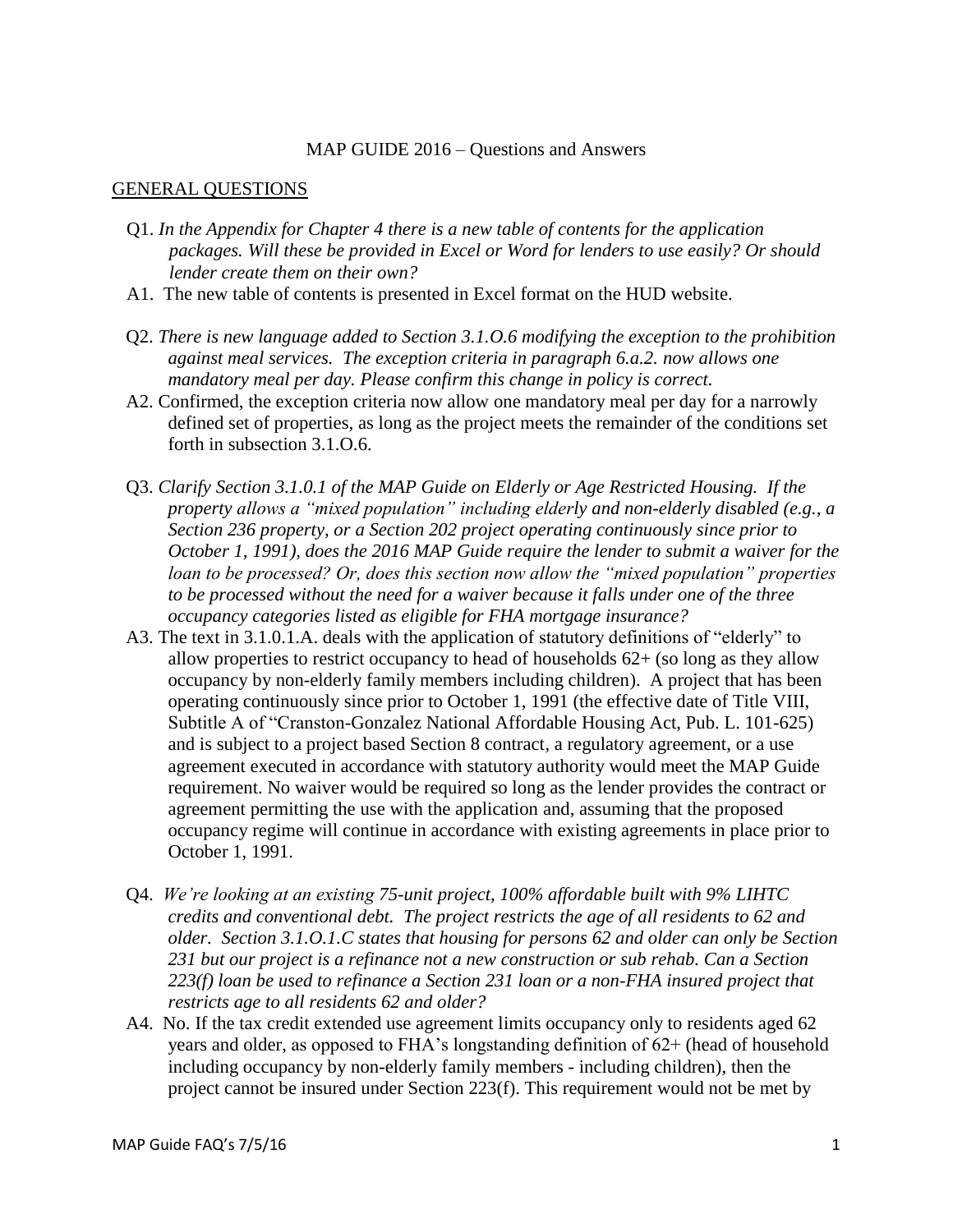applying a more restrictive age threshold than that required under HOPA (62 vs 55). If the project has low income housing tax credits (but no project based rental subsidies), and has had three years of historical operations under the 55+ HOPA exemption, then HUD can consider refinancing the project using the Section 223(f) program.

- Q5. *Section 3.6.C includes underwriting criteria for Section 241(a) loans, which refer to the 90% statutory program limits. However, the chart of underwriting criteria in Section 3.10.B includes Section 241(a) and has lower criteria (and separate criteria for affordable vs. market). Which criteria should we apply?*
- A5. Apply the 90% ratio.
- Q6. *When computing the HUD-92264A, when should we use the exact factors that are printed in the MAP (1.15, 85%), as opposed to non-rounded factors (e.g. 1/90% = 1.1111 and 1/85% = 1.17647)?*
- A6. Either way is acceptable. The difference is not material.
- Q7. *Does the new MAP Guide allow a 90% LTV and 1.11 DSCR for Section 202 & 202/8 loans in addition to projects with 90% or greater rental assistance?*
- A7. Yes, the guidance permits 202 and 202/8 loans as well as those projects with 90% rental assistance to receive a LTV of 90% and a DSCR of 1.11 so long as the HAP contract or a use agreement preserving low income rents is in place for at least 15 years after closing (per the general affordability definition).
- Q8. *Map Guide 12.8.D says that the lender must require the borrower to escrow funds with the lender for any additive change orders. In the past, it has also been acceptable to present a letter from the general contractor indicating that the GC has been paid fully by the borrower for the change order, thus allowing the borrower to pay timely and avoid the escrow process. Is it possible to add this option to the FAQs for the new MAP Guide?*
	- A8. Yes, it is acceptable for MAP Lenders to inquire of general contractors to confirm that they have been paid for change order work. This can then be acknowledged by a letter from the general contractor, and is an appropriate way to manage the construction progress and track budgeting.
- Q9. *Please clarify if management agent information (the entirety of Section 3 on the checklist) is required for a 241(a) Firm or straight to Firm application. We recently were required to provide all new management forms and a 935.2a on a 241(a). This seemed excessive given that the agent did not change and had already been approved by HUD. We had assumed the requirement would be similar to a 223(a)(7) which does not require forms if the management agent has not changed.*
- A9. Updated management agent documentation is not generally required to process a Section 241(a) loan with an existing HUD approved management agent. However, the Lender, as part of their underwriting review, must determine if updated information on the management agent is necessary or required to adequately assess the risk of the transaction (for example, if as a result of organizational changes, an identity of interest between the owner and management agent has been created). These underwriting conclusions should be included in the Lender's narrative. If HUD in their review disagrees with the Lender's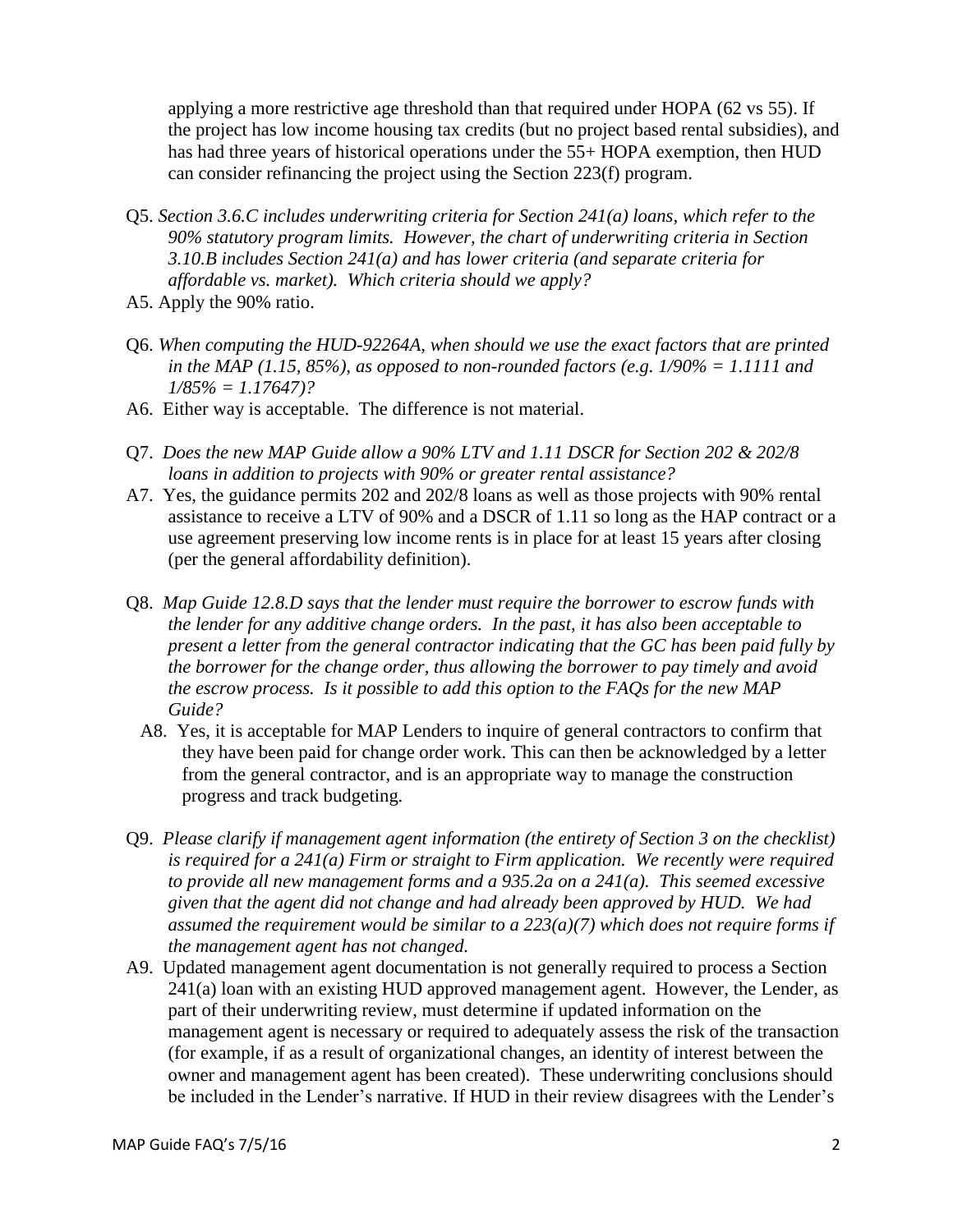analysis, a deficiency (or rejection) letter would be issued and submission of the management documents would be required.

- Q10. *The 2016 MAP Guide, Sections 4.2.A.5 and 4.2.B.4 state that a reopening fee of 50 basis points is required. Prior Firm Commitments noted a reopening fee of \$.50 per \$1,000 or 5 basis points of the amount of the expired Commitment. Also, the old Firm Commitments note that a request for reopening must be received within 90 days of its expiration. The new MAP Guide is silent on this issue; do we still have another 90 days from the 180-day expiration to request a reopening, and how long does the newly issued commitment last?*
- A10. Firm Commitments may be extended for 180 days per Section 4.2 of the MAP Guide (plus a discretional 60 calendar days for good cause). At the expiration of all permitted extensions, a reopening fee is required. The reopening fee for refinance and new construction/substantial rehabilitation programs is \$.50 per \$1,000 of the loan amount. The request for reopening must be received within 90 days of the expiration of the Firm Commitment plus all extensions. The new commitment will remain in effect for 180 calendar days.
- Q11. *If a borrower elects to pay a reopening fee of 50 bps, are there additional exhibits beyond an updated market study, updated appraisal, and updated costs that would be required?*
- A11. In addition to updated third party reports, all mortgage credit documentation, including financial statements, credit reports and an updated HUD Form 92013- SUPP are required. The lender's narrative should confirm that no substantive changes have occurred in the underwriting or the development team as a result of the extension of time.
- Q12. *It appears that Section 3.1.I calculates the FHA Inspection Fee at 0.5% of Total for All Improvements (and no longer adds BSPRA or SPRA). Is that accurate*?
- A12. Yes, the FHA Inspection fee is to be calculated on Total of All Improvements and no longer adds BSPRA and SPRA.
- Q13. *Could you clarify whether HUD's intent is to allow a developer fee in non-LIHTC cases meeting the definition of "affordable housing" at MAP Guide 3.1.L?*
- A13. Generally, we have treated the terms "affordable" and LIHTC synonymously in terms of our underwriting criteria. Accordingly, a non-LIHTC affordable transaction underwritten to LIHTC rents and/or a project with greater than or equal to 90% project based Section 8 rental assistance could include a developer fee as part of the insured loan, as long as there exists additional subsidy, e.g., through HOME or a similar source. This is conditioned on the project having been granted a current subsidy (as opposed to existing or past contributions) and/or a twenty-year Section 8 HAP contract (or a lesser term but with an ability to extend to 20 years or 15 years if project based vouchers).
- Q14. *HUD added new certification language in Section 3.1.GG. Is it HUD's expectation that in addition to being included on lender documents such as the narrative, that this language is added to all certifications executed by the borrower (ex. Financial statement certification)?*
- A14. Yes, all certifications submitted by the Lender in support of MAP applications should take the form of the revised certification.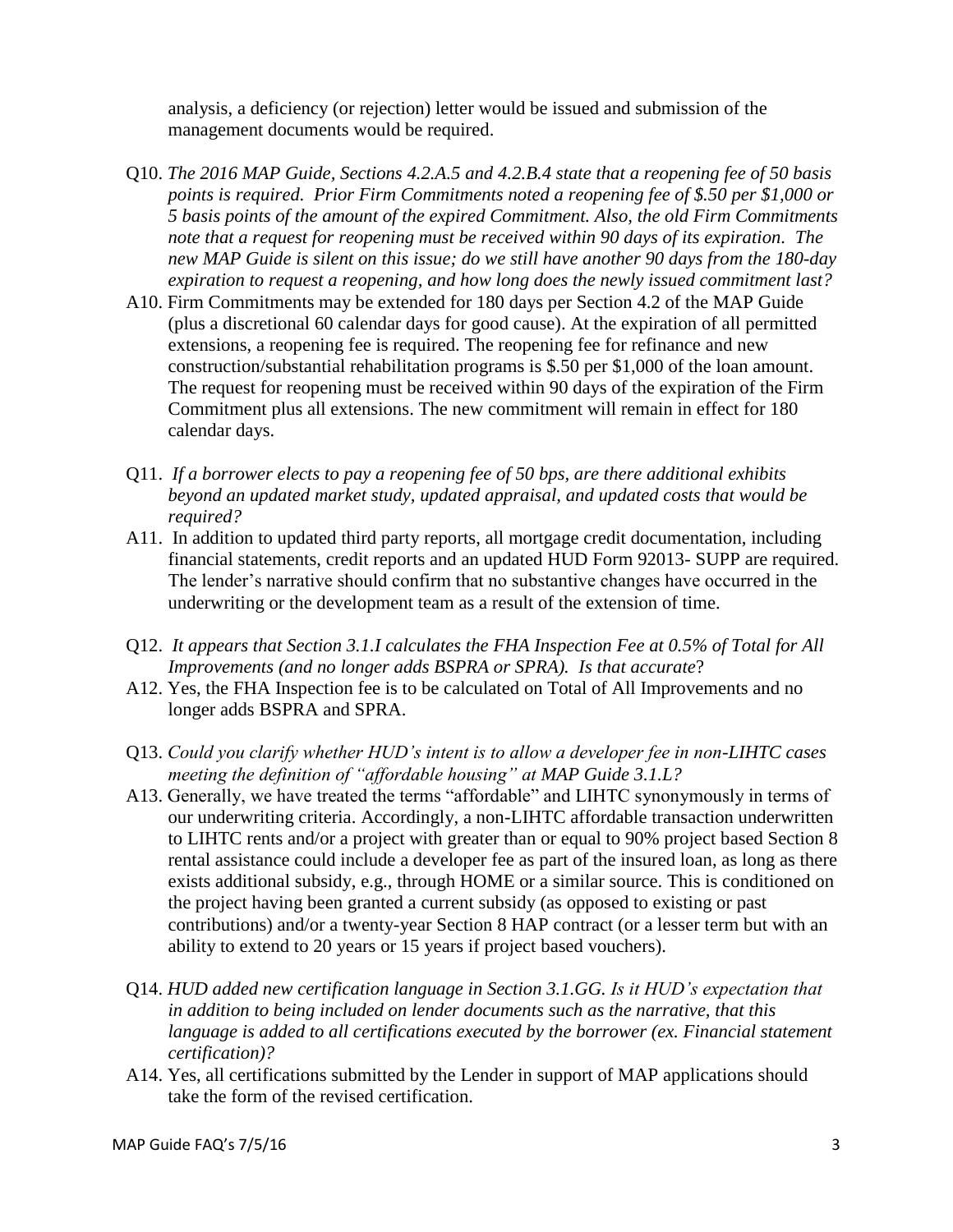## SCRIVENER ERRORS AND OMISSIONS

- Q15. *Chapter/document pages at the top of each page would be helpful. In addition, the Appendix does not have page numbers*.
- A15. The enhanced version posted 2/12/2016 has page numbers in both the Guide text and the appendices. http://portal.hud.gov/hudportal/documents/huddoc?id=4430GappHSGGbm.pdf.
- Q16. *I have a question about how to submit hard copies of the applications. There seems to be a discrepancy between the checklists and the appendix:*
	- *• Both the 221(d)4 and 223(f) checklists say to submit the hard copies of the application in 3" accordion folders.*
	- *• The Appendix (page 55 of 341) says that the application should be bound in three ring binders, not more than 3" wide (does this mean we can use smaller binders if there is not enough paper to fill a 3" binder?)*
- A16. The reference to accordion files is erroneous. Please use three ring binders not more than 3" wide to file the insurance applications.
- Q17. *Sec.3.1.H & Sec.18.3.B.1. It's not clear whether there has been a change in how HUD wants the App Fee paid for (a)(7)'s. In Sec.3.1.H the new guide states that App Fee for (a)(7) is 15 bps, and this is repeated a few times in various places without any mention of having to pay the 30 bps and get the other 15 bps refunded post-closing. However, in Sec.18.3.B.1, there is a mention of App Fee "net of any amount refunded post-closing" (B.3.1.).*
- A17. The application fee for a Section 223(a)(7) project is 15 bps. The reference to refunding net amounts was an anachronism.
- Q18. *On page 81 of the MAP Guide posted 1/29/16 in the section on large loans in the chart for market rate 223fs it says that for loans less than \$75M the DSC is 1.20. This contradicts the guidance on Criteria 5 on page 73, which says Market Rate is 1.176 DCR and Appendix 3, which also says 85% of NOI or 1.176 for DCR on market rate 223fs. The affordable DSC should be reduced from 1.176 to 1.15 for consistency with page 73 and Appendix 3.*
- A18. These were scrivener errors and have been corrected in the enhanced version of the MAP Guide on our website.
- Q19. *There is an incorrect reference to a HUD Form on Page 244 of 288 of the MAP Guide*.
- A19. The correct Form is HUD 92476.a-M, Escrow Agreement for Operating Deficit, instead of HUD Form 92489a-M.
- Q20. *The reference on Page 10 of 341 of the MAP Guide Appendix 2 refers to the following link: http://epls.arnet.gov/. Is this link active?*
- A20. The link referenced above is no longer active. To access the listing of individuals and entities debarred by HUD, use the System for Award Management website at [http://sam.gov.](http://sam.gov/)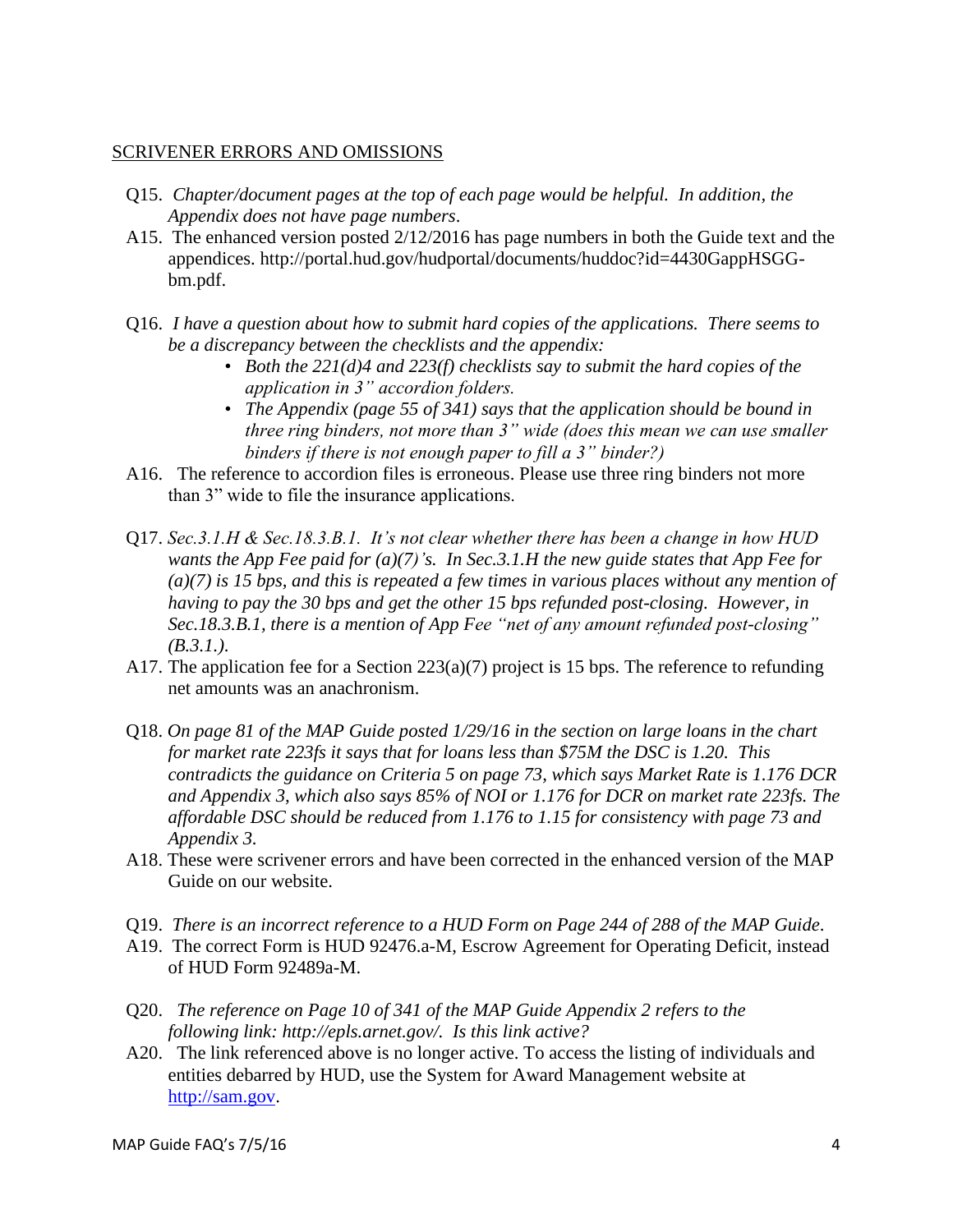- Q21. *The link identified in the MAP Guide in Section 2.3.c for MAP underwriter training does not work. What is the correct link?*
- A21. The current link is <http://portal.hud.gov/hudportal/documents/huddoc?id=maplendertrainmemo.pdf> MAP training announcements will be posted on the MAP home page website when trainings are scheduled.
- Q22. *What is the correct regulatory reference for pg. 27 of the MAP Guide?*
- A22. The correct reference is 24 CFR Part 200, subpart Y (e.g. 24 CFR 200.1530(b)(6)).
- Q23. *In Chapter 12, Section 17, A. should the Appendix referenced be 5H?*
- A23. No, the reference should be to 5G, "Capital needs assessment".
- Q24. *Paragraph 3.10.B.2 of the 2016 MAP Guide does not read correctly. It states that "New construction/substantial rehabilitation projects with both a loan amount at or above \$25M should have a minimum amount of Initial Operating Deficit Reserve to help assure success of these projects during their early, most vulnerable stages of rent-up. Are there criteria other than the loan amount at or above \$25M?*
- A24. No. The sentence refers only to new construction/substantial rehabilitation projects with a loan amount at or above \$25M.
- Q25. *Section 8.3D.1 of the 2016 MAP Guide indicates that credit reports, HUD 92013-supp forms, and financial statements are not required of board members or officers of nonprofits. However, in Appendix 8, section D.1.B.2 it is indicated that residential credit reports and HUD form 92013-Supps are required for officers of the nonprofit. What is the correct guidance concerning this apparent contradiction in requirements?*
- A25. Section 8.3.D.1 of the 2016 MAP Guide is correct. The Appendix will be corrected in the next MAP Guide revision.
- Q26. *The minimum vacancy and collection loss rates described in Sections 3.1 and 7.7 differ from the vacancy loss rates for various (but similar) property types described in Section 14.18. Which chart is correct?*
- A26. The charts should have been consistent. To determine the appropriate vacancy rate, use the least restrictive description of property type as compared between Section 3.1, 7.7 and 14.18. For instance, to achieve a 5% vacancy rate, the chart in Section 14.18 is least restrictive in that it requires that the property meet the minimum LHITC set-aside requirement with attainable LIHTC rents at least 10% below comparable unit market rents (a 10% discount to market). To achieve a 3% vacancy rate, all three charts are substantially identical save for the requirement in Section 14.18 requiring the achievement of 90% occupancy for 6 months prior to the start of rehab. We will accept the least restrictive requirement in this case as well; however, the length of time that the project has achieved a 90% occupancy level will remain a consideration in the overall underwriting.
- Q27. *What is the correct time limit for file retention for MAP Quality Control? In Section 2.10 it says 7 years and in Appendix 2.A.4.G. it says 3 years. Which is correct?*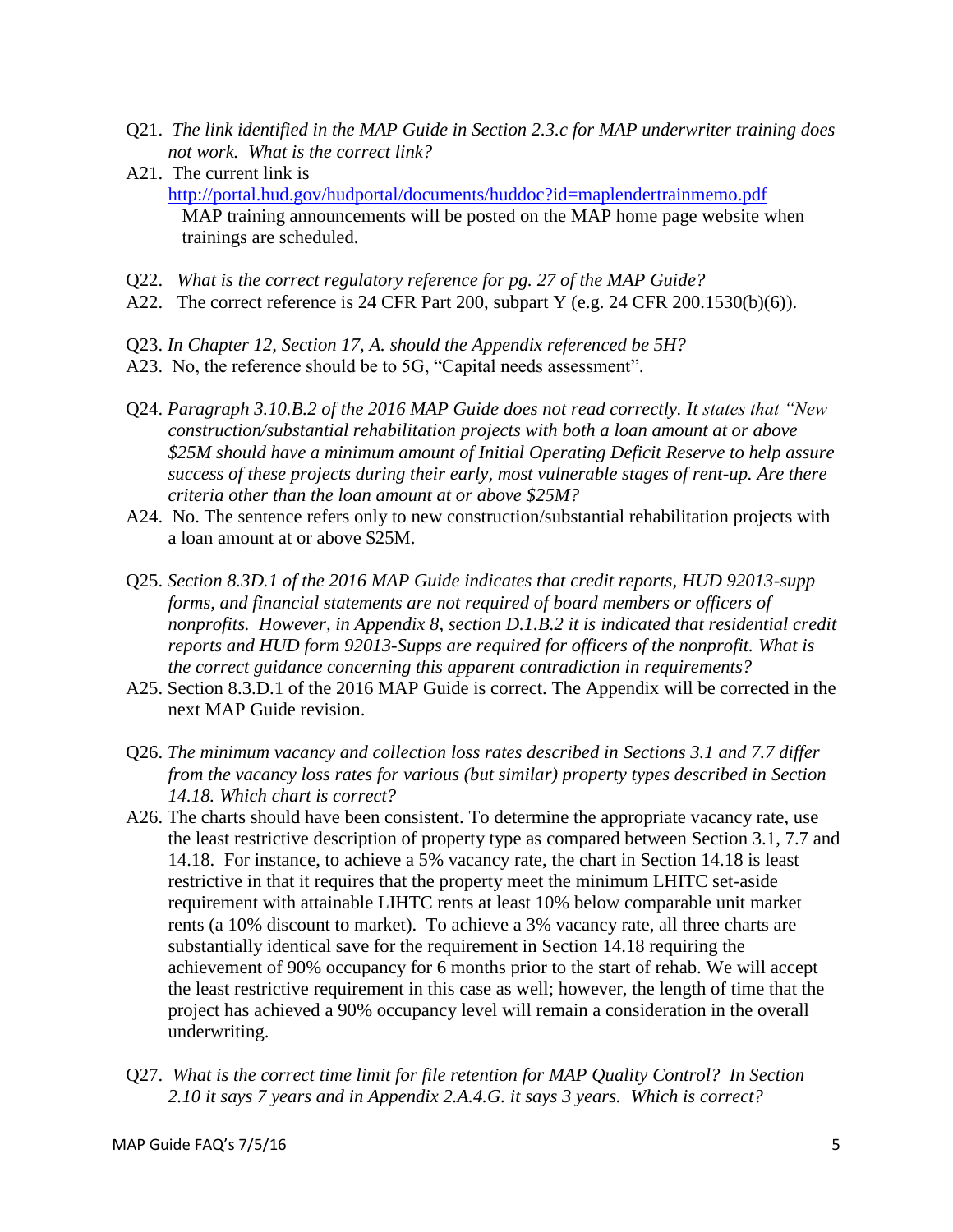- A27. Seven years is correct. Appendix 2 will be revised with the next MAP Guide revision.
- Q28*. There is a minor error in the reference in Appendix 11. The reference to the Master Set and Sets 2 and 3 are signed and initialed, as per Section 5.7.C. Should it be 5.8.C?*
- A28. Yes, the reference should be 5.8.C instead of 5.7.C.
- Q29. *Section 8.14.M.4.a states that "30% of the total tax credit equity be contributed at 65% completion and 45% paid at stabilization. This conflicts with the percentages listed in Section14.15 of the MAP guide. Should we use the amounts stated in Section 14.15?*
- Q29. Yes, use the pay in percentage amounts listed in the table located in Section 14.15. In the event of a conflict between Chapter 8 and Chapter 14 regarding the underwriting of particular LIHTC projects, Chapter 14 will control (Section 8.1).

# AFFORDABLE TRANSACTIONS/LIHTC/RAD

- Q30. *Is the Band of Investment Approach to determine value for the Section 223(f) LIHTC Pilot transaction still valid?*
- A30. The annual net operating income (NOI) remaining after the payment of expenses is considered to be the primary source of value to the project. The preferred method of capitalizing the NOI into a value estimate is Direct Capitalization. There are several acceptable techniques for deriving capitalization rates. Rate Extraction based on recent (preferably within the past year) comparable sales is the most preferred. Band of Investment should be considered and may be acceptable, as long as the appraiser develops a market basis for the equity dividend portion of the calculation. The appraisal should also contain discussion of how the chosen capitalization rate compares to rates listed in commercially available published reports.

The Band of Investment approach remains a permissible and appropriate approach in determining value for Section 202 refinances, as well as RAD and PILOT projects. Note that in all cases market derived rates should be discussed, even if it is later concluded that they are not the best information.

- Q31. *In Section 3.1FF- Underwritten Occupancy (p. 66) of the new MAP Guide, it appears inplace rehab but not new construction projects that meet the following requirements; 100% of LIHTC units and attainable tax credit rents less than 10% below market rents qualifies for a 3% minimum vacancy and collection loss rate. Appendix 3.A-Specifications and Limitation by Program (p.42) appears to contradict the MAP Guide as it appears both new construction and sub rehab projects may qualify for the 3% minimum vacancy rate. Please clarify.*
- A31. The appendix should have included the prefatory phase "in place rehab". This will be changed in the next MAP Guide revision. The 3% minimum vacancy only applies to inplace rehab with occupancy above 90% and 90% of the units set aside as LIHTC units with a 10% below market rent advantage. The 3% minimum vacancy and collection loss rate is not applicable for new construction.
- Q32. *For 4% LIHTC deals using tax-exempt bonds, would the 5.0% limit on total loan fees they may charge on any loan greater than \$2 million include the bond issuance fees?*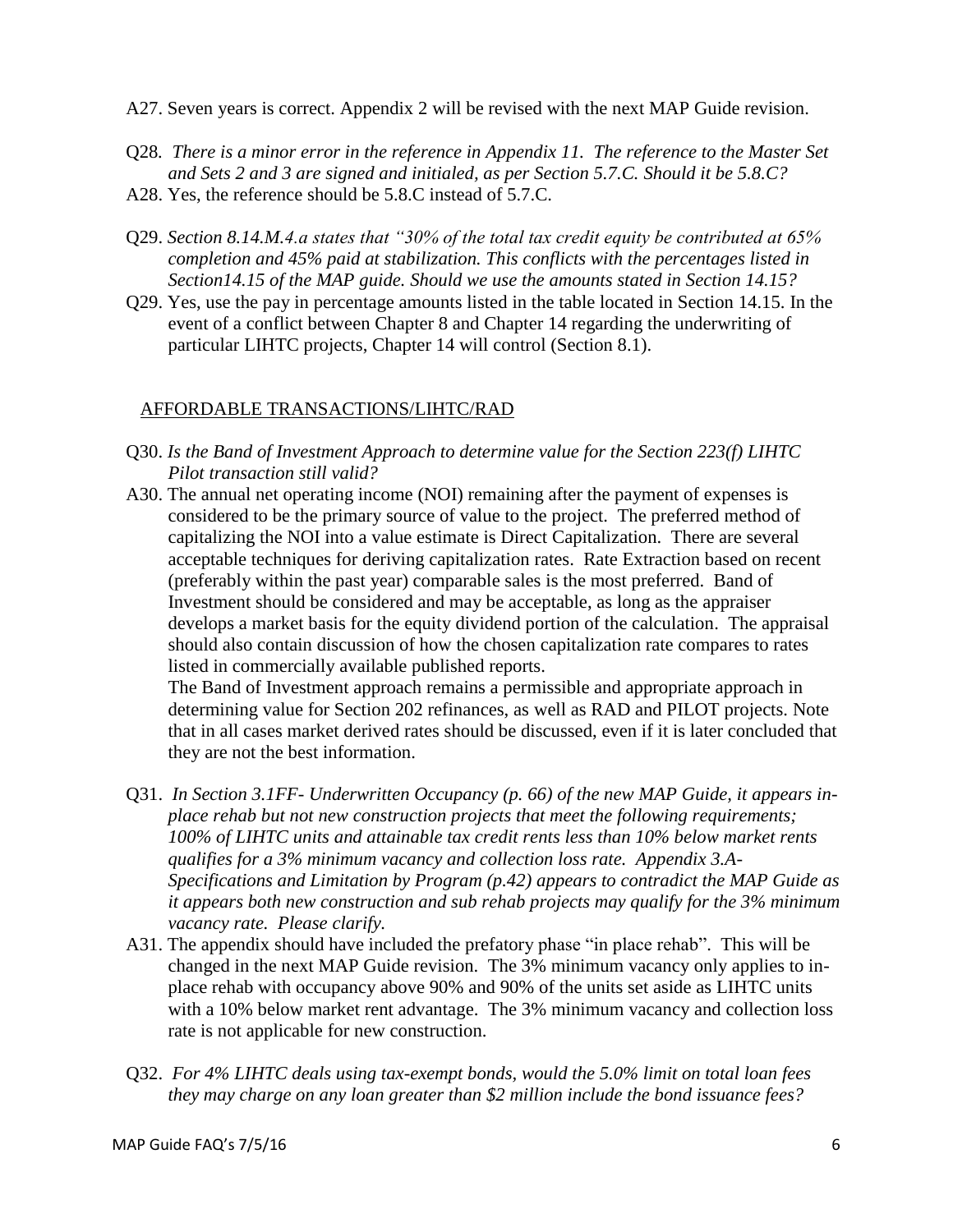- A32. The 5.0% maximum lender fee limitation does not include bond costs.
- Q33. *For a property whose current Tax Credit rents are higher than 10% below market, is it possible to underwrite the Tax Credit rents artificially at 10% below market to achieve the higher 87% LIV limit?*
- A33. No, the LIHTC rents being achieved must actually be at least 10% below market to qualify for the 87% LTV.
- Q34. *Section 14.16.E.1 of the MAP Guide requires that an equity bridge loan must be paid "at Final Endorsement for 221(d)(4) (the time of the final equity pay-in)." If the final equity pay-in for LIHTC developments is at the time of the property's stabilization, which can be well after HUD's Final Endorsement, can the equity bridge loan remain after Final Endorsement, assuming it is shown that it will be paid off with the final equity pay-in?*
- A34. No. For Section 221(d)(4) projects, the third net equity installment must be received and the bridge loan must be repaid no later than Final Endorsement (or no later than 10 years following Final Endorsement in the case of an equity bridge loan provided by a not-forprofit, public sector, or quasi-public sector entity). Accordingly, tax credit equity or other proceeds received prior to Final Endorsement must be in an amount sufficient to repay the bridge loan.

## ARCHITECTURAL AND COST

- Q35. *Given the new Guidance, it looks like HUD is moving away from the seismic Zones (i.e. zone 3 or 4) and now using more precise methods available (spectral accelerations). If you fall below these thresholds, nothing may be required (i.e. zone 2). However, is the lender expected to hire someone familiar with spectral accelerations to determine that? Also, I believe the bench-marking will be applicable to post 1976 construction, however, will still need to be evaluated by the design professional like before? We expect the older buildings to require the full analysis, regardless. In essence, the results will be very similar, but the procedure is different since a new code is referenced and this code uses spectral accelerations not Zones. Is this all accurate? Please confirm.*
- A35. Mostly confirmed but please read Appendix 5C closely. No special expertise is required to follow the instructions provided in Appendix 5C to obtain the "Design Earthquake Spectral Response Acceleration Parameters" from the National Geographic Survey website. If the parameters obtained exceed the limits described in the appendix, then professional engineering assistance will be needed.
- Q36. *Are seismic studies required on 223(a) (7) projects?*
- A36. Generally, a seismic study is not required for a 223(a)(7) project, as the assumption is that a study would have been completed as part of the original insurance application. However, if the "Design Earthquake Spectral Response Acceleration Parameters are exceeded (see prior question) and a study was not completed, then the issue should be referred to asset management such that corrective actions may be taken as necessary and appropriate.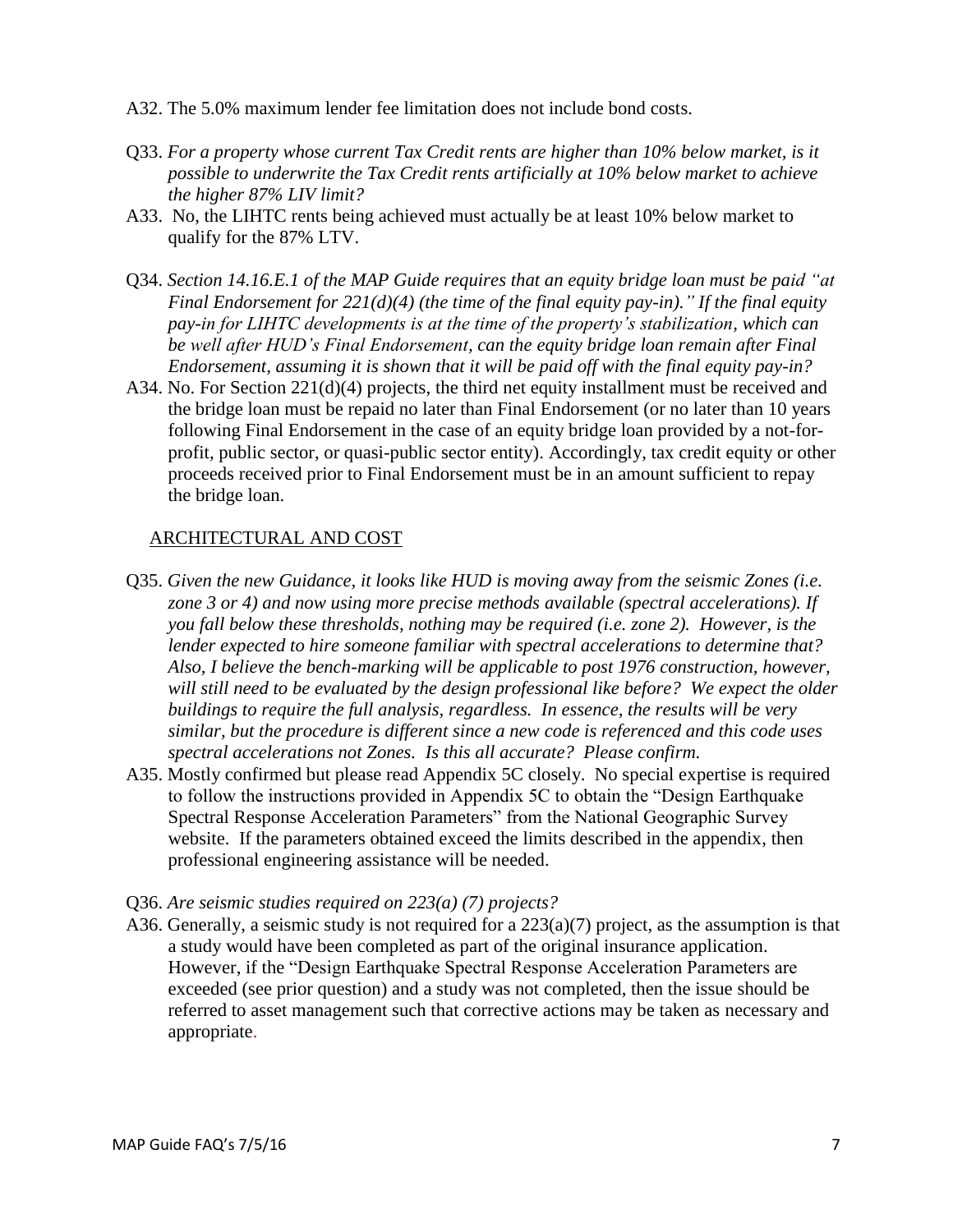- Q37. *Should the rate of expense inflation be applied to the minimum annual balance in the first 10 years (as previously required by ML 2012-25, but not specifically indicated in the updated guidelines)?*
- A37. Yes. The new MAP Guide (Appendix 5G, VII, C) enables lenders to estimate inflation for both a current period as well as a longer, extended period as part of the CNA analysis of Reserve for Replacement (RfR) needs. The rates selected should reflect current and likely future conditions, and should be consistent with but not lower than rate(s) of inflation used to trend future operating expense. The minimum balance calculated for the first year in an Estimate Period is inflated in each following year by the selected rate of inflation. The HUD RfR Financial Factors worksheet and the future CNA e Tool both make these calculations automatically.
- Q38. *Confirming correct understanding of the minimum balance in years 11-20. For example, for a \$10MM loan at 3.50% for 35 years, about \$1.95MM is amortized by year 11. So the max that a balance could go negative in year 11 would be half of that? And in year 12, the balance could be negative by no more than ~\$1.08MM, and increasing every year?*
- A38. Yes, the amount of amortization that can be applied against shortfalls in reserve balance in years 11-20 is cumulative – that is, 50% of the total principal amount paid down from year 1 to any year where a shortfall exists.
- Q39. *Because of changes to the loan amount and interest rate, the amortization is likely to change over the course of loan processing. Must the Lender's analysis match the analysis prepared in the CNA, and must the reserve requirements be re-analyzed upon determination of a final interest rate?*
- A39. To the extent that the loan amount or interest rate at endorsement is significantly different from the processing rate, a revised analysis would be required.
- Q40. *5.2.C. Energy Professionals.*

*All applications for insured mortgages must provide verified utility consumption data for energy and water use, either for a prior 12-month year (no half or partial months) or for the projected 12-month year following completion. Is this required for 223(a)(7)? Can it be considered a non-critical repair that has to be done within a year after closing?*

- A40. Utility benchmarking is not yet required. A sampling regime will be specified when benchmarking is implemented.
- Q41*. We are a consultant that prepares CNA's for MAP Lenders. We have a property that we plan to inspect this month. Our client told us they would not be submitting this to HUD until July. So, we assume the new guidelines apply and we will need to submit the CNA utilizing the E-Tool.*
- A41. The CNA e Tool is not ready for use but we expect that it will be available in 2016. Therefore, Capital Needs Assessments will not be accepted through the CNA e Tool until HUD publishes further instructions by Housing Notice and/or Mortgagee Letter.
- Q42. *Appendix 5.G.VIII.D.5 states that, "for existing, proposed and substantial rehabilitation properties, a schedule of deposits to the reserve for replacement escrow account including both an initial deposit, if any and annual deposits," should be included with the CNA.*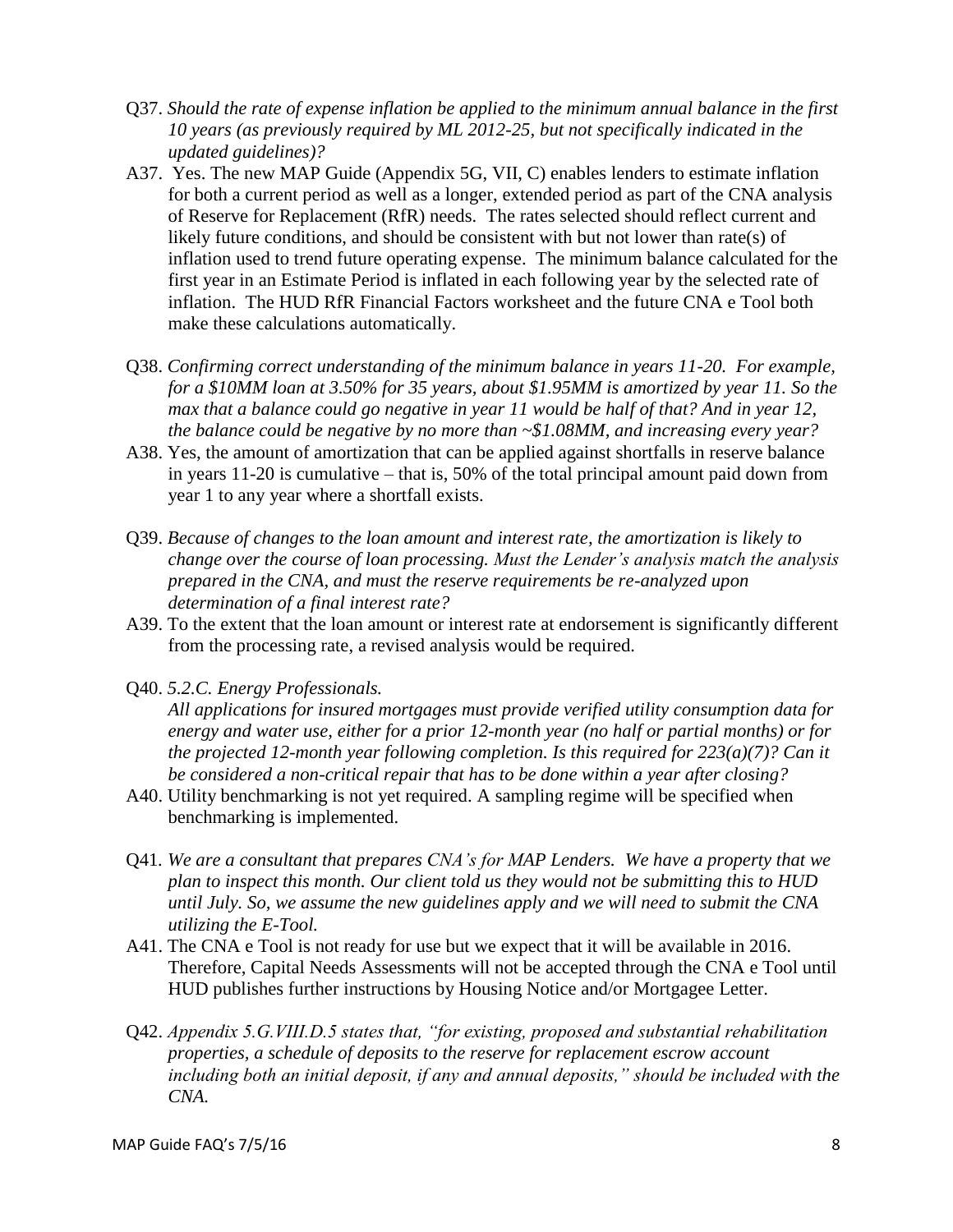*Since an initial deposit to R4R may now be included in the schedule of deposits for proposed and substantial rehabilitation properties, will the initial deposit amount be mortgageable, meaning should the initial deposit be included in total replacement cost for Criterion 3? If so, in which line of Section G of the HUD-92264 should the initial deposit be included/listed?*

- A42. The initial deposit amount may be included in the mortgage, however an initial deposit to the Reserve for Replacement account is only applicable to refinance transactions and substantial rehabilitation projects that are less than gut rehab, as defined in the MAP guide. The amount should be detailed in Section G, line 71 on the Form HUD 92264.
- Q43. *In those 223(f) applications when an architect is required, will the design fees be a mortgageable expense, meaning they can be included in the eligible costs of the transaction for Criterion 7 and 10? If so, could you confirm that they should be included in line 7.c and line 10.c "Other Fees" on page 2 of the HUD-92264A?*
- A43. Where an architect is required for a 223(f) project, the design and supervision fee may be included in the cost basis and loan amount. As such, both fees should be included in lines 7.c and 10.c, identified as "Other fees" on the Form HUD 92264-A, as applicable.
- Q44. *Section 5.1.C.1 states that the \$1,500/unit limits exclude any costs required to make properties accessible for persons with disabilities. Section 5.10.B repeats this policy but also excludes the cost of life safety repairs. Confirm whether the cost of life safety repairs is excluded from the \$1,500/unit limit.*
- A44. Life safety repairs are presumed to be completed prior to submission of an application under the 223(a)(7) program. If not, our Enforcement Center would address it. Assuming the project is not in violation of the regulatory agreement and being considered for a  $223(a)(7)$  refinancing, there would not be any life safety problems and we would proceed with the limitation of \$1,500+ cost of accessibility corrections.
- Q45. *The scope of work required for the 241 (a) third party reports is not clear. Please clarify.*
- A45. The requirements of the Section 241(a) program are generally consistent with the NC/SR program. Therefore, the applicability of third party reports will generally be consistent with the NC/SR requirements.

# VALUATION

- Q46*. MAP Guide (Pg. 173 7.8.C.3 Reserve for Replacement) - states "must address any variance between the market reserve cost use on the appraisal and the FHA required deposits included in the underwriting." Please define the term "required deposits."*
- A46. The term required deposits, in this context, means the annual deposits necessary to meet the estimated minimum balance in reserve requirements over the term of the reserve schedule as defined in Appendix 5G.VII.C.2.d. This amount is used in sizing the appropriate loan amount for Criterion 5 and may be different than the appraiser's estimate of annual reserve amounts based upon comparable properties in the project's market area.
- Q47. *Section 7.7 - Trending of Rents. The following language was added to the current MAP guide: "Estimate GPI based on in-place rents at the subject property as evidenced by*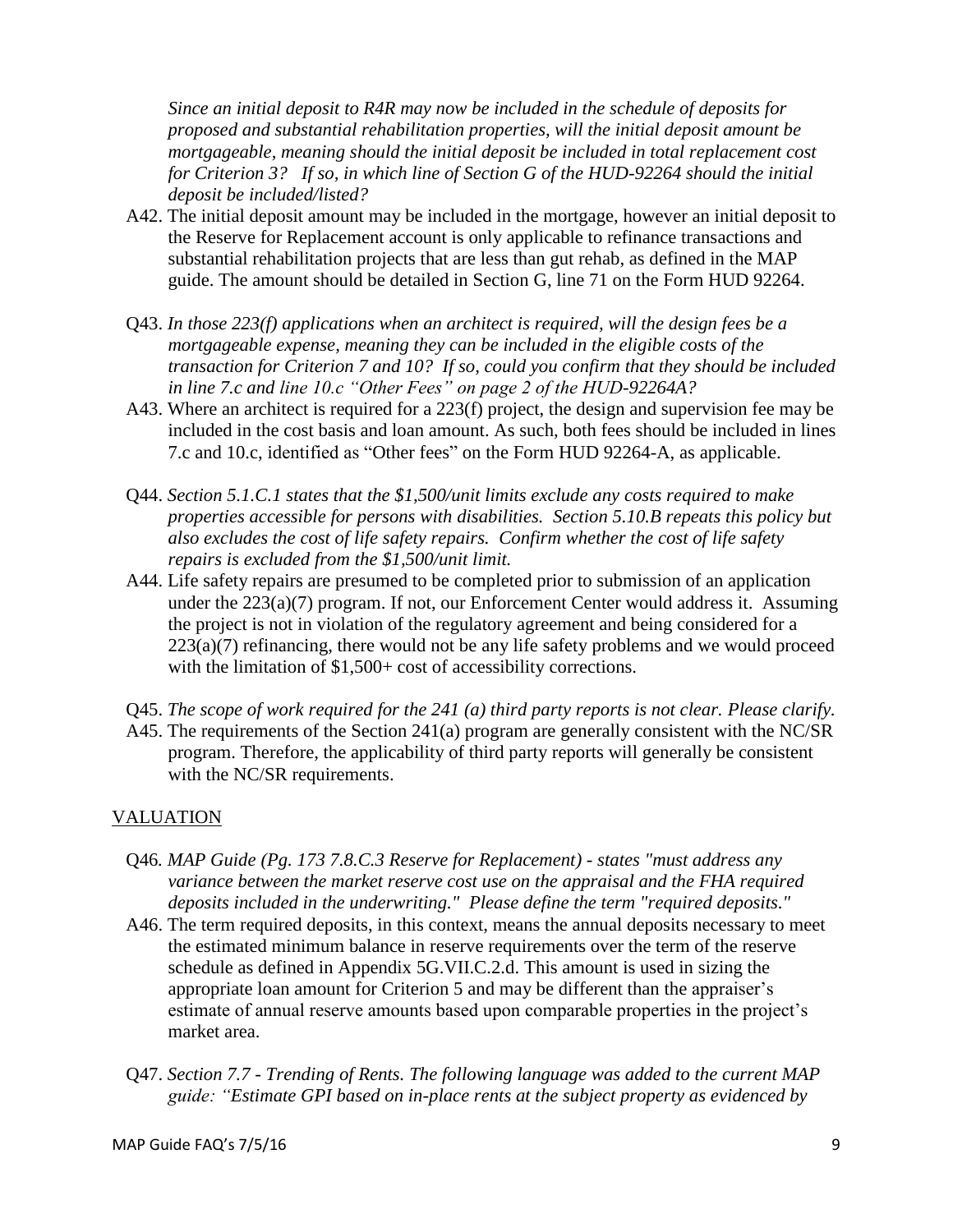*current rent rolls". Does this mean rents must match those on the rent rolls and cannot be increased?*

- A47. Rental estimates shall be made as of the date of the appraisal (or market study) and may not be trended to a future date. The statement that in-place rents as evidenced by current rent rolls is merely an extension of this logic. However, rents may be adjusted based upon market conditions or improvements to be made as part of the refinancing that will increase marketability. To the extent there is a material difference, the underwriter would need to analyze and mitigate any risk, which would include a stress test analyzing the worst case scenario in which underwriting rent increases do not materialize.
- Q48. *There appears to be an inconsistency between Section 7.7 of the MAP Guide and Appendix 3 regarding the occupancy rate used for commercial space in an acquisition/ refinance. Can you clarify?*
- A48. For Section 223(f), the commercial income will be valued based upon the lesser of that indicated by market, the actual occupancy rate of the project or 90%.
- Q49. *Are the appraiser's concluded project rents still required to fall within the central 60% range? The 2011 MAP Guide specifically states in section 7.7.B.5.a that rents will be from the central 60% range of the comparable adjusted rents. The same section in the January 2016 MAP Guide (7.7.C) does not specifically make reference to the central 60% range. Please confirm if the central 60% test is still a requirement.*
- A49. The specific requirement that the rents are drawn from the central 60% range of the comparable adjusted rents has been eliminated, although that may be an underwriting "best practice."
- Q50. *In which situation may the tax abatement run with the non-profit owner instead of the*  land: When the project is subsidized by LIHTC alone, LIHTC+ Project based Section 8, *or Project Based Section 8 alone?*
- A50. The tax abatement may run with the non-profit owner instead of the land in situations when the project is assisted with LIHTC, LIHTC and project based Section 8, or project based Section 8 when the number of units that are rental assisted equals or exceeds 90%.
- Q51*. Chapter 7, Section 16 of the MAP Guide appears confusing or in conflict with recognizing value (for criteria 3) for property tax abatements that run with the sponsor. Section 7.16 does not appear to discriminate between tax abatement that runs with a nonprofit, simply stating the abatement must run with the real estate (not sponsorship) to secure additional loan proceeds under Criteria 3. Section 7.18 appears to make a distinction for non-profit sponsors. Explain the difference.*
- A51. Section 7.16 states that the tax abatement must run with the real estate if the abatement is to be recognized in determining value (Criterion 3). Section 7.17.A.1 (valuation for Section 8 and LIHTC processing) requires the development of a market value ignoring Section 8 rents, LIHTC rents, etc. If a tax abatement exists that runs with the land, then the abatement can be recognized in determining value. Recognition of a tax abatement for both Criterion 3 and Criterion 5 is permitted under Section 7.17.C.4 only in the event that the project is a LIHTC and involves a non-profit. A non-profit alone would not benefit from the abatement for Criterion 3 without LIHTCs, or project based Section 8 (as noted in Q/A 50).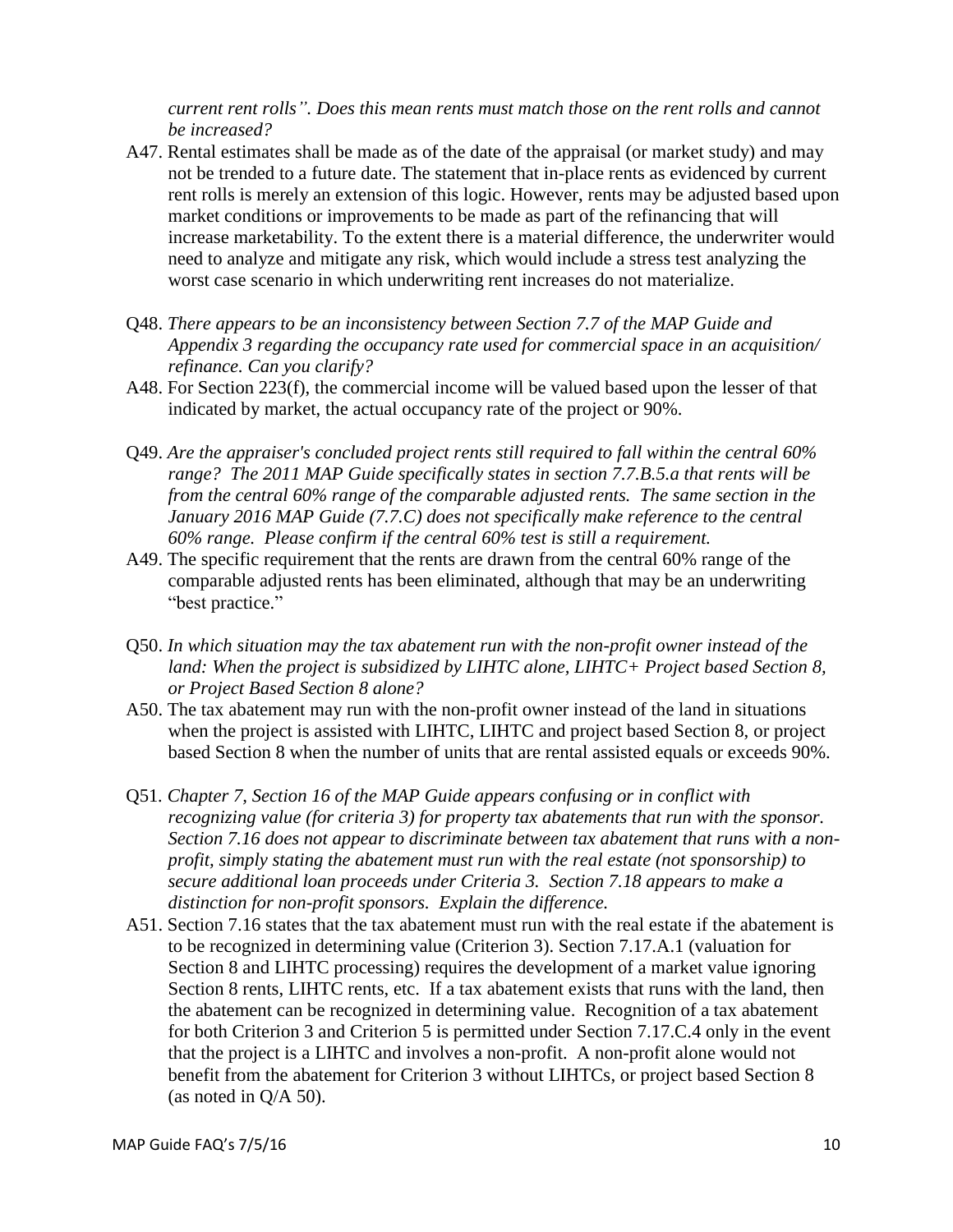- Q52. *For the "as-is" valuation of a property with a HAP contract for a 221(d)(4) transaction, if the current HAP rents are below market, which rents, market or HAP, are used in the valuation? How would the value be determined in a Section 223(f) LIHTC pilot deal, assuming any repairs required are completed and rents are at market which may be higher than the current HAP contract rent levels?*
- A52. To determine "as-is" value for a substantial rehabilitation project, use current income and expenses, including rents derived from a rental assistance contract (HAP) or lower market rents (if applicable, as set forth in Section 7.13.C). The rationale is that a buyer would purchase the project "as-is" in its current state, with the rental assistance contract being a key element in determining the income stream (except in the case of above market Section 8 rents, where the creation of any additional value would be based upon the subsidy, and not the real estate).

In the case where HAP rents are below market at time of submission of the application but will be raised to market as a result of the re-capitalization, the as-is value should assume market rents so long as the rent levels are approved by Asset Management and are consistent with the conclusions of both the Rent Comparability Study and loan underwriting. In all cases, any development advantages such as tax credits and other subsidies should be excluded.

For a Section 223(f) LIHTC project, both market rents and expenses are used to determine value (Criterion 3) assuming that all proposed repairs have been completed (recognizing, of course that not all repairs affect value). For loan sizing purposes based on the debt service approach (Criterion 5), use income and expenses based upon the terms of a new (or renewed) HAP contract. Expenses for Criterion 5 may differ from those developed for Criterion 3 based upon different administrative costs associated with regulatory requirements related to HAP and/or LIHTCs, as applicable.

Section 7.17.D (Project Based Section 8 and LIHTC Processing) refers to the as-is valuation of LIHTC deals, and is essentially consistent with 7.13.C (exclusion of subsidies/grants/LIHTC/ in determining value) and provides specific examples of these exclusions (affordable restrictions, regulatory agreements and tax regulations). Language concerning the recognition of a rental assistance contract in determining value was not specifically included, as the language in 7.13.C (which universally defines as -is value) controls here as well.

- Q53*. How is the "as is" value determined for a sub-rehab RAD transaction?*
- A53. RAD transactions are an exception to the guidance found in Section 7.13.C. Under the RAD program, Section 7.13.E of the MAP Guide states that for Section  $221(d)(4)$  subrehab projects, CHAP rents (regardless of whether the rents are above or below market), historical occupancy, and operating expenses should be used to set "as-is" value.
- Q54. *In Section 7.9.H.5 instructs for underwriting purposes, where a public body sells sites/projects to the developer for a specific re-use purpose, the value of land improved is the lesser of:*

*a) amount determined by comparison with other similar sites*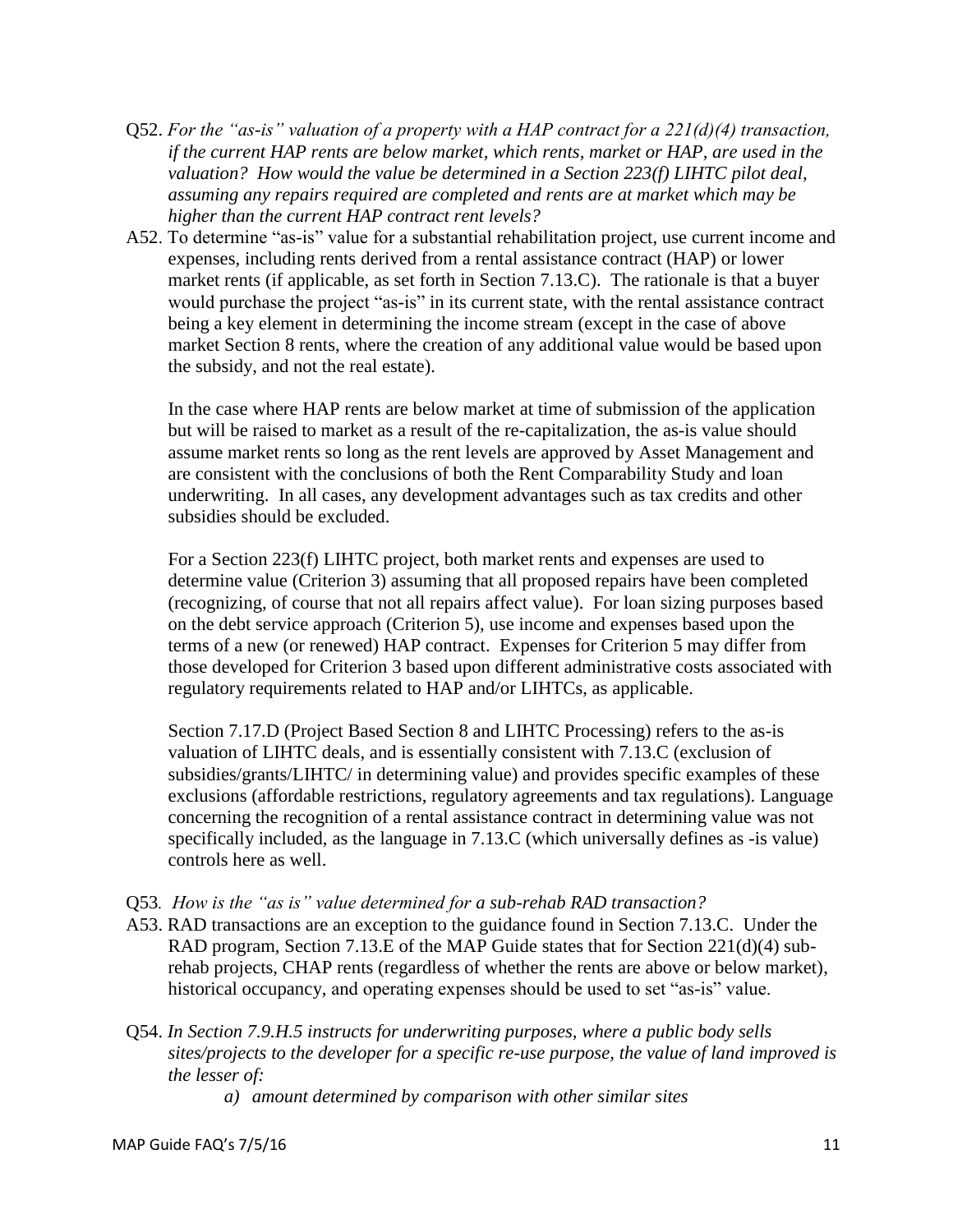- *b) dollar amount paid by the purchaser under the purchase contract plus additional costs*
- *c) actual values noted in MAP's appraiser's narrative*

*In the event the land is contributed by a public body to the mortgagor in exchange for an ownership interest in the mortgagor, will HUD allow the warranted value of the land in the Criterion 3 cost build up? The land will be transferred into the new owner. Terms of the contribution will be set forth in the joint venture agreement.*

- A.54. No, Criterion 3 does not include a provision of adding in the value of the land. Moreover, this type of arrangement would permit the loan amount to be inappropriately inflated in situations where there is less than an arms-length arrangement between the public body and the developer. Therefore, the lesser of the criteria set forth in Section 7.9.H.5 controls when land is contributed to the project by a public body.
- Q55. *Section 7.13.H, in the new MAP Guide does not include method B (((mortgage + "as-is" value) X 50%) + demolition + offsite costs) for calculating Sub Rehab construction period interest. Is method B still a valid method for calculation?*
- A55. Yes, method B is still valid as an estimate of construction period interest. The estimate of construction interest for a sub-rehab proposal is the greater of method B or an amount determined by an actual draw schedule. The lender should identify which method they are using for this calculation (See 7.11.A.g and 7.13.H; both sections refer to the calculation of construction interest). We will update this issue in the next revision of the MAP Guide.
- Q56. *Mortgagee Letter 2010-21 required that Lender's engage a different Appraiser and Market Analyst on new market rate deals. I do not see this requirement in the new MAP Guide. Was this and oversight and still a requirement or was it left out of the new MAP Guide because this is no longer a requirement?*
- A56. No, the requirement that the appraiser and market analyst are different individuals (though not necessarily from two different companies) remains in effect. The concept of obtaining two professional perspectives for projects subject to lease up risk remains an important risk mitigant to HUD.

# MORTGAGE CREDIT

- Q57. *MAP Guide Pg. 209 - 8.2 Acceptable borrowers. "Limited Partnership (LP) with one or more general partners and one or more limited partners." Does this mean that an LP with just one GP is not acceptable?*
- A57. A limited partnership must have at least one GP and at least one LP, and must also conform to the laws of the jurisdiction in which it was established.
- Q58. *MAP Guide Pg. 211. 8.3.B. Can you clarify the following: "Active principals of a borrowing entity with less than a 25% ownership interest (10% for corporations) but possessing a substantial financial interest and/or having decision making authority are subject to underwriting review?" How would you define a substantial financial interest if it were less than 25%?*
- A58. A substantial financial interest is an interest that would create an ability by the investor to direct the operations of the borrower, or influence, either directly or indirectly, the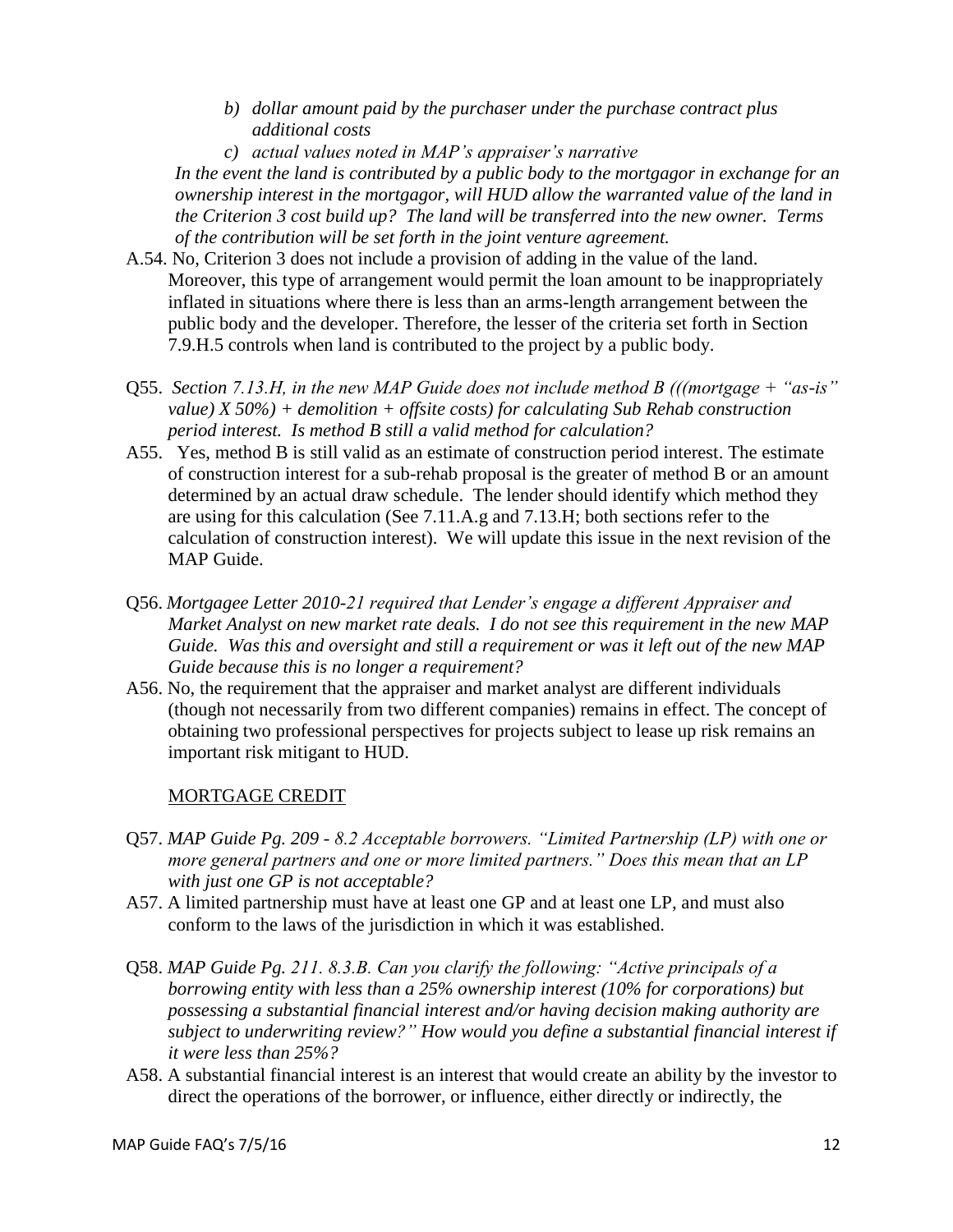decision-making authority of the managing member or general partner. This is a matter of judgment, and must be determined by a critical underwriting analysis of the organizational chart and an identification of the various partners and their relation to the borrowing entity and to each other.

- Q59. *MAP Guide Pg. 218. 8.4.D. In the most recent FAQ's to the checklists, bank statements were listed as sufficient to verify account balances and cash to close. Is that still the case?*
- A59. Yes, this is still the case.
- Q60. *Did you all really intend to get rid of the liquidity / net worth requirements for all loans unless they are greater than or equal to \$75MM?*
- A60. Specific liquidity and net worth requirements by tiered loan amounts under \$75M have been eliminated. As a matter of underwriting however, liquidity and net worth requirements in an amount necessary to meet financial obligations for each specific transaction remain in place. For example, a thinly capitalized borrower attempting to develop a \$74.5M new construction project would likely not be accepted by the Lender's underwriter and would be rejected.
- Q61. *Please clarify if the general contractor is required to submit an REO Schedule? The general contractor's REO schedule has not been a requirement previously. The first paragraph states: "The Borrower (if fully capitalized) and/or its Principals and the general contractor must submit with the loan application current financial statements to include…. a REO schedule and the schedule of mortgage debt."*
- A61. A general contractor with an identity of interest in the borrower entity is required to provide an REO schedule where it has a significant financial interest or contribution and has a role to direct the project operations; however non-IOI general contractors or general contractors with only a nominal equity interest in the Borrower entity do not. We will clarify this in the next revision of the Guide.
- Q62. *There seems to be an inconsistency with the nonprofit sponsor and borrower exhibits. There is a discrepancy as to whether Form HUD-3433 is required for a nonprofit sponsor and a profit-motivated borrower entity.*
- A62. Paragraph 8.8.D addresses the mortgage credit underwriting of a Nonprofit Sponsor and Borrower who will remain as mortgagor as part of the FHA insured transaction. The Form 3433 was originally developed to aid in the analysis of a non-profit entity participating in the 202/811 direct loan program. This form is not necessary nor required to be completed as part of the application submission; however, some of the questions in the Form 3433 may be useful in the analysis of the nonprofit Sponsor/Borrower.
- Q63. *This paragraph pertains to the cost of initial deposit to the Reserve for Replacements that are eligible for inclusion in the maximum insurable mortgage. It states that the borrower must submit a list of escrows currently on deposit for the project and that the escrow account and reserves must stay with the project. Does this only apply to currently HUD insured projects?*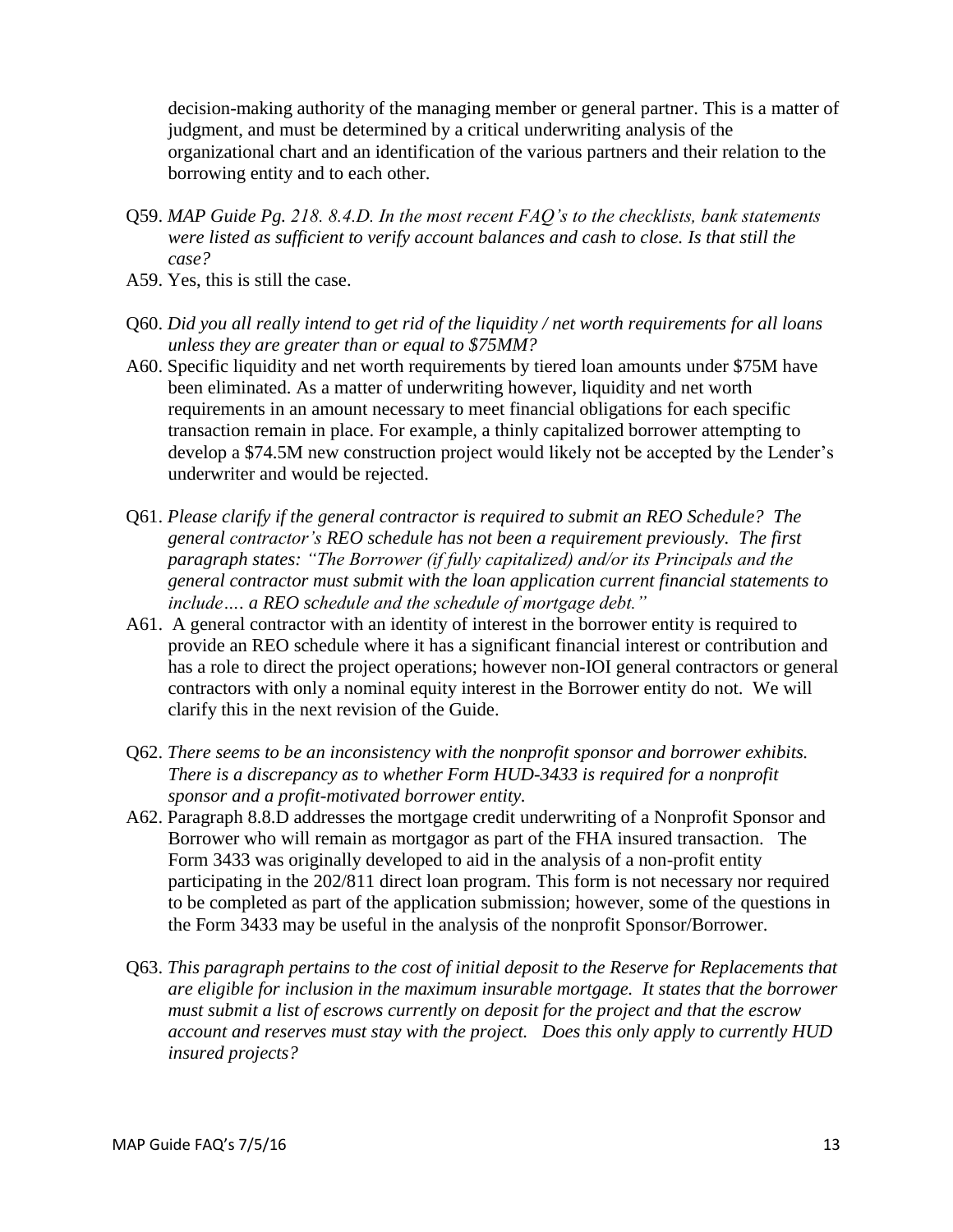- A63. The requirement to submit a list of escrows currently on deposit applies to both FHA insured and non-insured projects. The disposition of escrow funds will depend on the type and terms of the transaction and must be detailed.
- Q64. *What if the transfer of the escrows and reserves would lead to overfunding of items (i.e. taxes, insurance, and reserves)?*
- A64. The balance of the existing reserve is applied to fund the initial deposit to the reserve for replacement (IDRR). Any excess is applied as a reduction of the cost of refinancing under Criterion 10 (Form HUD 92264-A) or as an additional source of funds.
- Q65. *In Section 8.3.B.3 (d), the MAP Guide indicates that certain identified "Passive Principals" are not subject to credit review. In Section 8.3 C, it states "Individuals and entities that are excluded from underwriting review are also excluded from previous participation review". Under the new MAP Guide, are Passive Principals excluded from Previous Participation review? (Except when they qualify as "Other Principals" in 8.3 B 2(a) exceeded the \$250M threshold or (b) qualify as a financial partner.)*
- A.65. The passive principals described in Sections 8.3.A.2 and 8.3.C.2.d.5 are principals who have an ownership interest of 25% or more in the Borrower, who exceed the \$250 million threshold, or who are a key financial partner file for previous participation review. Individuals and entities (passive principals) referred to in Section 8.3.C, more specifically described in Section 8.3.B.3.d, are excluded from the credit and previous participation review.
- Q66. *Section 8.3.C.2.c. and Section 14.10 A of the MAP Guide both identify officers of the nonprofit separately from board members who serve as officers of the board. Is it HUD's intent that all Officers who serve on the Board of a non-profit plus Officers who work for the company in a management capacity submit for Previous Participation clearance?*
- A66. HUD is in the process of revising its previous participation regulations and the MAP Guide was written in anticipation of these changes. The current HUD regulations take precedence over the guidance described in the MAP Guide until such time as the new regulations are published.

All Officers (and Board members) must file for previous participation review, whether the Officers function in a management role for a nonprofit organization/company or are Board Members serving as Officers on a Board of Directors. It is the MAP Lender's responsibility to identify the Officers. If a project is submitted under the LIHTC PILOT program, only the Officers are required to file for previous participation review.

- Q67. *Is the Consolidated Certification a requirement on applications, and if so is it on all applications or just (f) & (d)4?*
- A67. The Consolidated Certification (HUD-91070M) is required for all MAP programs and is to be submitted with the Firm Commitment application.
- Q68. *Section 8.8.1.b of the MAP Guide seems to require credit reports for management agents, whether or not they may have an identity of interest or an equity interest with the borrower. Can you clarify this policy?*